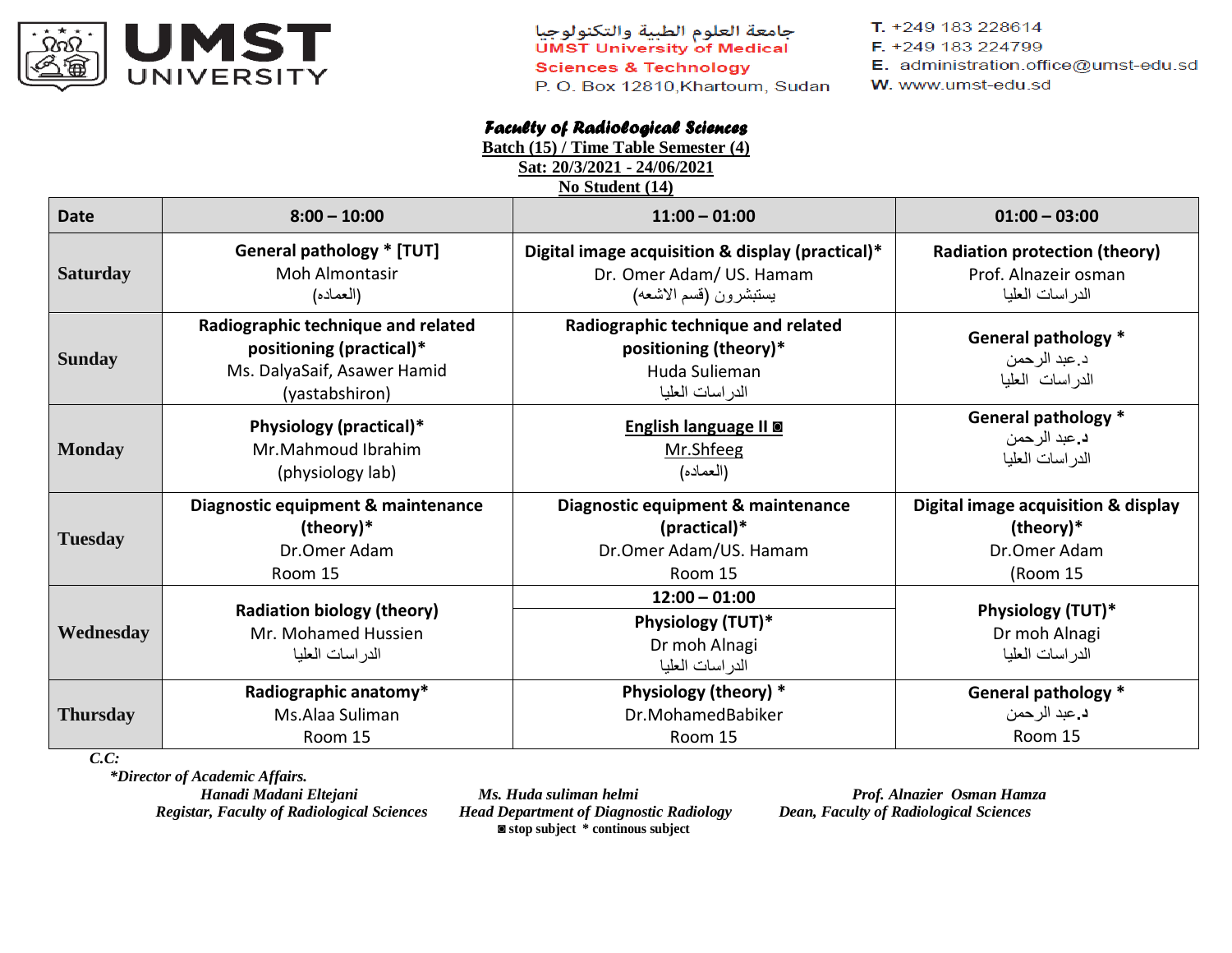

جامعة العلوم الطبية والتكنولوجيا<br>UMST University of Medical **Sciences & Technology** P.O. Box 12810, Khartoum, Sudan T. +249 183 228614

- F. +249 183 224799
- E. administration.office@umst-edu.sd
- W. www.umst-edu.sd

## *Faculty of Radiological Sciences*

**Batch (14) / Time Table Semester (5) Sat: 6/03/2021 - 24/06/2021**

**No Student (34)**

| <b>Date</b>     | $8:00 - 10:00$                                                             | $10:30 - 12:30$                                                                                      | 12:30 - 2:30                                                                           |                                                                  | $02:30 - 04:30$                                                                                             |
|-----------------|----------------------------------------------------------------------------|------------------------------------------------------------------------------------------------------|----------------------------------------------------------------------------------------|------------------------------------------------------------------|-------------------------------------------------------------------------------------------------------------|
| <b>Saturday</b> | Physiology (theory) $\blacksquare$<br>Dr. Mohammed babiker<br>Room 15      | General Pathology $\blacksquare$<br>Dr. Mohammed<br>babiker<br>Room 15                               | Digital image<br>acquisition &<br>display<br>(practical)<br><b>Moh Omer</b><br>Room 15 | Digital image acquisition $\&$ display $\&$ (theory)             | <b>Moh Omer</b><br>Room 15                                                                                  |
|                 | Diagnostic equipment                                                       |                                                                                                      |                                                                                        | $1:00-3:00$ pm                                                   | $3:00 - 5:00$                                                                                               |
| <b>Sunday</b>   | &maintenance ■ /practical<br>Dr. Omer Adam/ US. Hamam<br>Room 15           | Diagnostic equipment &maintenance<br>(theory)<br>Dr. Omer Adam<br>Room 15                            |                                                                                        | Radiographic<br>Anatomy <sup>o</sup><br>Ms. Amna Kamal<br>Room15 | <b>Radiographic Technique</b><br>& Related Positioning<br>(Practical)<br>Ms. Dalya & Asawer<br>Yastabshiron |
| <b>Monday</b>   | Physiology (TUT) a<br>Dr moh Alnagi<br>Room 15                             | Radiographic Technique & Related<br>Positioning $\blacksquare$ (theory)<br>Ms. Amna kamal<br>Room 15 |                                                                                        | Physiology ■ practical<br>Dr. Mahmoud<br>Physiology lab          |                                                                                                             |
| <b>Tuesday</b>  | Clinical Practice (I) * (Alzaytoona, Yastabshiron, Bashair and Haj Alsafy) |                                                                                                      |                                                                                        |                                                                  |                                                                                                             |
| Wednesday       | General Pathology $\bullet$ (TUT)<br>Moh almontasir<br>Room 15             |                                                                                                      | English language III <sup>*</sup><br>Mr. Shafeeg<br>Room15                             |                                                                  | Introduction to community medicine<br>Dr.Karumallah<br>Room 15                                              |
| <b>Thursday</b> | Clinical Practice (I) * (Alzaytoona, Yastabshiron, Bashair and Haj Alsafy) |                                                                                                      |                                                                                        |                                                                  |                                                                                                             |
| C.C.            | *Director of Academic Affairs.                                             |                                                                                                      |                                                                                        |                                                                  |                                                                                                             |

*Registar, Faculty of Radiological Sciences Head Department of Diagnostic Radiology Dean, Faculty of Radiological Sciences* **◙ stop subject \* continous subject**

 *Hanadi Madani Eltejani Ms. Huda suliman helmi Prof. Alnazier Osman Hamza*